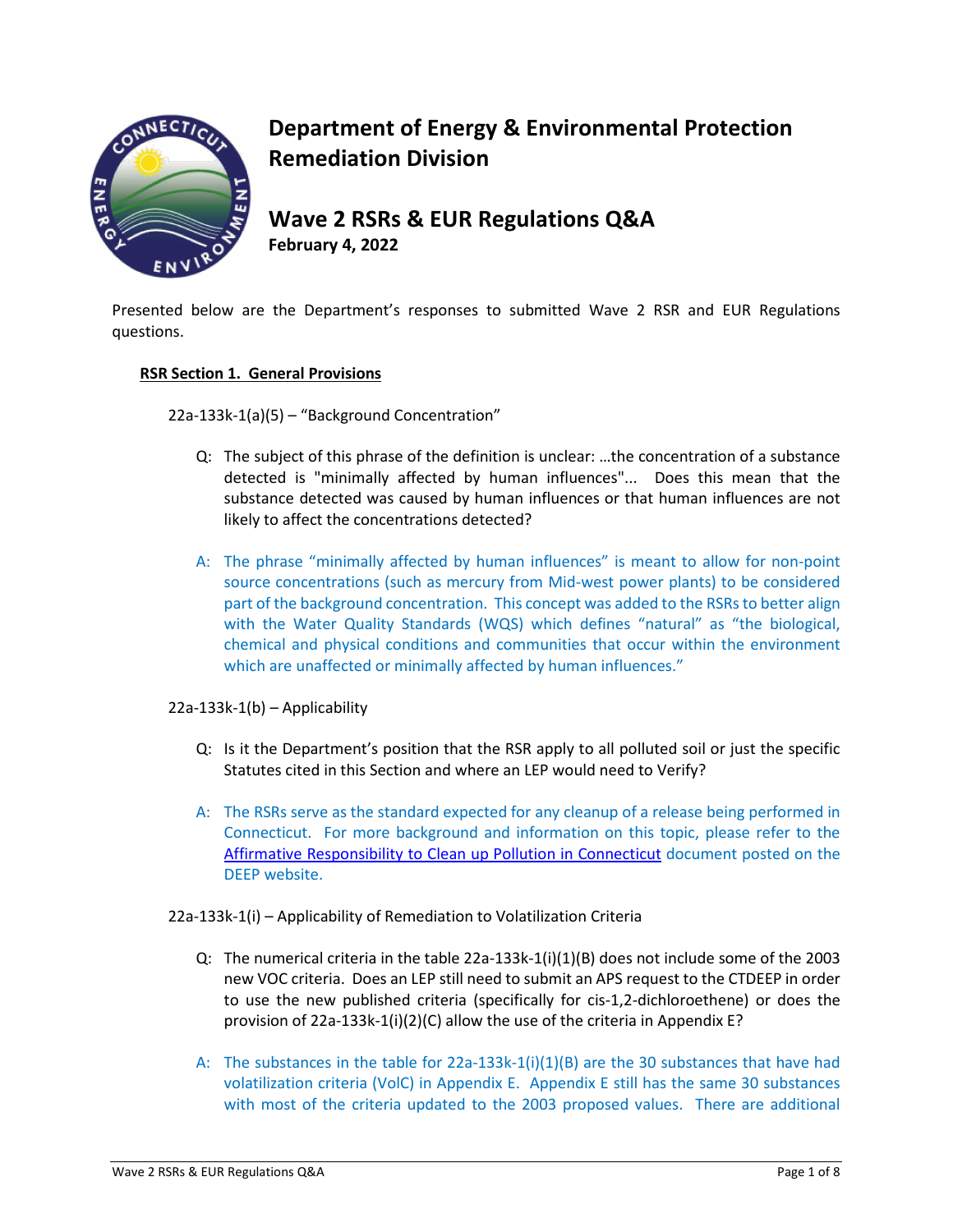substances in the 2003 proposal, but those have not been added to the RSRs (the Wave 2 change was just an interim update for existing criteria). For VolC criteria for cis-1,2DCE, a request would need to be submitted for the values for 1,2DCE that are presented in the APS Technical [Support Document.](https://portal.ct.gov/-/media/DEEP/site_clean_up/remediation_regulations/TechnicalSupportDocumentAPSAltCriteriapdf.pdf) Those values apply to the sum of the isomers of 1,2DCE and can be approved on an expedited basis. Please note alternatives to these values can always be requested, but such requests require longer DEEP review and DPH input. APS VolC can be used in conjunction with the transition VolC as long as the site meets the requirements to use the transition VolC.

- Q: How will the transition language within the RSRs for the volatilization criteria work? (01/05/22)
- A: Specific transition language regarding the use of volatilization criteria can be found at RCSA 22a-133k-1(i) of the RSRs. If a Remedial Action Plan was submitted to the Department prior to February 16, 2021, or an LEP has indicated that no remediation is necessary to achieve compliance with the volatilization criteria, provided a verification is submitted on or before February 16, 2026, or any deadline set forth in Section  $22a134a(g)(1)(B)$  or Section  $22a134a(g)(1)(C)$  of the Connecticut General Statutes (CGS), whichever is sooner, the volatilization criteria set forth in RCSA 22a-133k-1(i) can be used.

If remediation to comply with the volatilization criteria is required within the Remedial Action Plan that was submitted to the Department prior to February 16, 2021, such remediation must be completed on or before February 16, 2023, to support a verification or interim verification, and the verification must be submitted on or before February 16, 2026, or any deadline set forth in Section 22a-134a(g)(1)(B) or Section 22a134a(g)(1)(C) of the CGS, whichever is sooner.

If a vapor mitigation system is used to secure an exemption from the volatilization criteria for a clean-up to be verified after February 16, 2021, an EUR will be required.

The transition language is only for the modified volatilization criteria and the change in the applicability distance to 30 feet below the ground surface.

- Q: Does the VolC transition include the soil vapor volatilization criteria (SVVC)? (02/04/22)
- A: No, the VolC transition only includes the former 15' VolC applicability depth for all substances and the former groundwater volatilization criteria (GWVC). The SVVC was not included in the transition due to its proximity to potential receptors, which represents an increased risk to human health vs. the GWVC. Also, the GWVC is the actual criteria while the SVVC only represents an optional alternative means of demonstrating compliance where there is a structure over the groundwater plume with volatile organic substances.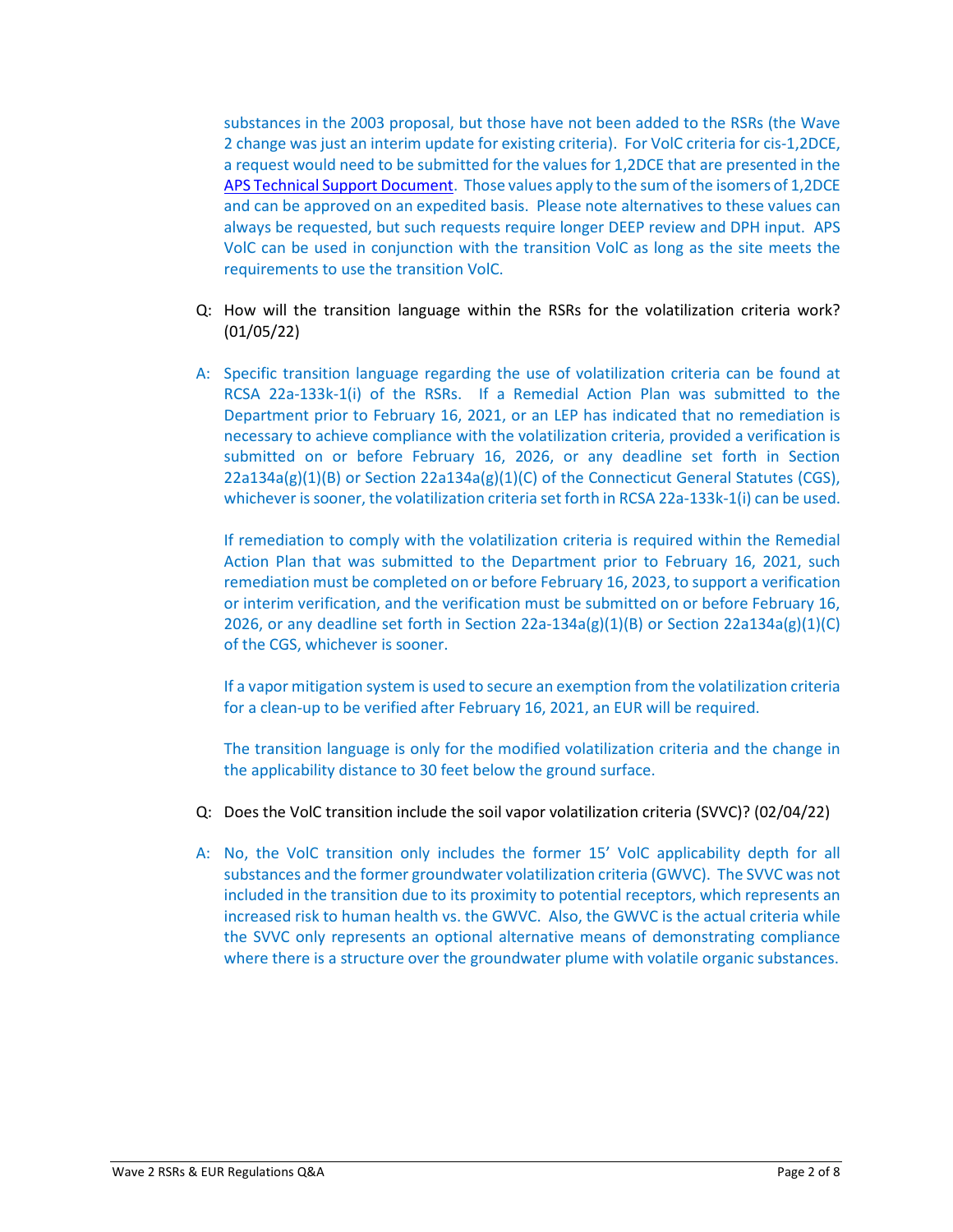#### **RSR Section 2. Remediation Standards for Soil**

Section 22a-133k-2(c) – Pollutant Mobility Criteria

- Q: Section 22a-133k-2(c)(6)(C) states that unless prohibited in writing by the Commissioner an APS criteria may also be subject to a "request for alternative criteria under subsection  $(d)(3)(A)$ "; wouldn't  $(d)(3)(B)$  and  $(d)(3)(C)$  also be applicable?
- A: The purpose of  $22a-133k-2(c)(6)(C)$  is to reconcile that a request for APS criteria may incorporate components of a request for alternative criteria. In those scenarios, the approval of the APS would include a prohibition from then using that APS criteria as the basis of an alternative criteria because the alternative was built into the APS request. Because of this intent, the restriction was limited to only  $(d)(3)(A)$  because that subsection involves the request and approval of an alternative PMC. Subsection  $d(3)(B)$ is for the request and approval of an alternative dilution or dilution attenuation factor that then can be used in some of the PMC LEP-implemented options. Subsection d(3)(C) is just a requirement that both an alternative PMC option and an alternative groundwater protection criteria (GWPC) can not be used for the same release, so they were not included in 22a-133k-2(c)(6)(C).

#### 22a-133k-2(f)(2) – Engineered Controls

- Q: If an engineered control is proposed to cap VOC soils that exceed PMC, how much effort is needed to reduce the concentrations in the soil. Formerly, remediation to the maximum extent prudent was required. However, this section only requires that measures be implemented to protect structures from vapor intrusion if an EC is being proposed. This seems inconsistent with the requirement for environmentally isolated soil in 2(c)(5)(A)(ii) on page 29 which requires VOCs be reduce to the MEP.
- A: The difference in the requirements is that environmentally isolated soil is a PMC exemption that is available when the soil is under a building or other permanent structure and includes the requirement to remediate VOCs to the maximum extent prudent to protect the occupants of the building or other permanent structure from vapor intrusion (so "maximum extent prudent" should be demonstrated by the soil no longer giving off vapors at a concentration that is above the Soil Vapor VolC). For engineered controls, the concern that is being address is that vapors may migrate if not controlled (such as into any nearby structures), so the metric that will be applied in this scenario is controlling the vapors to ensure that there is no potential risk from migration to any nearby receptors.

#### 22a-133k-2(g) – Non-aqueous Phase Liquid

Q: Section of 22a-133k-2(g) of the RSRs now requires that the Commissioner approve a variance if NAPL has not been removed to the maximum extent practicable. Formerly, "any other non-aqueous phase liquid shall be contained or removed from soil and ground water to the maximum extent prudent". I have a Site where remediation is complete and DEEP previously issued a letter of concurrence that DNAPL had been "contained or removed from soil and ground water to the maximum extend prudent". Does this letter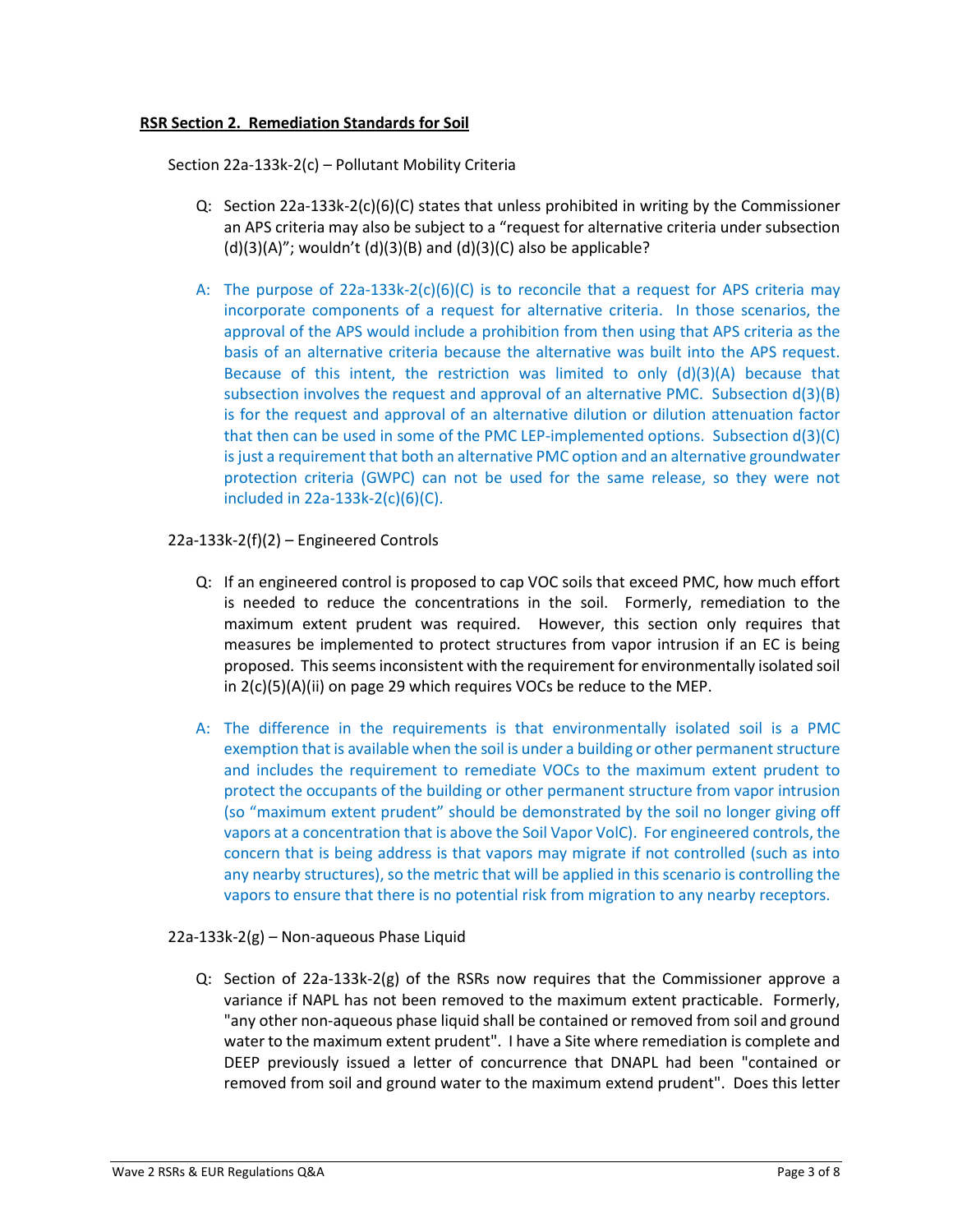constituent Commissioner approval? The Site has also met its RCRA Corrective Action Construction Complete milestone.

- A: A previous approval that NAPL has been removed to the maximum extent prudent should suffice for the requirements of the new variance from remediating to the maximum extent practicable as long as all of the requirements of the section have been met (such as meeting the groundwater criteria and potentially mitigating any structure that may be above the NAPL being left in place). Please note that the new language for leaving NAPL in place by remediating to the maximum extent prudent requires that an ELUR be recorded to ensure that the NAPL not be disturbed and that no new structures will be built over the NAPL (existing structures would need to be mitigated or vapors below the structure would need to meet the Soil Vapor VolC). This ELUR also serves as notice that there is NAPL still present on the parcel.
- Q: The RSRs require "Compliance with applicable groundwater criteria for groundwater impacted by such NAPL has been achieved." Where is the point of compliance? For oil terminals adjacent to coastal waterways, would the point of compliance be at the point of discharge to the tidal waters?
- A: The point of compliance will be based on the applicable criteria. Background/GWPC and VolC compliance would need the be demonstrated everywhere, while SWPC compliance can be done at the downgradient edge of the plume (which could be the point of discharge into a surface water body). This will make leaving NAPL in place easier in GB areas since GWPC would not apply unless there is an existing use of the groundwater for drinking or other purposes and there are VolC exemptions that can be used for mitigation and "no build" areas.

## **RSR Section 3. Remediation Standards for Groundwater**

22a-133k-3(b) – Surface Water Protection Criteria

- Q: In the table associated with the calculation of the Dilution Factor for a coastal surface water course the units for K (Hydraulic Conductivity) is given as ft/day, however, the units for  $Q_{\text{plume}}$  is indicated as being in ft<sup>3</sup>/sec (and not ft/day, which would be required if K is in ft/day). Because the factor "T" (daily discharge duration) uses a unit measure of "day", it would suggest that K should also use units based on ft/day. Therefore, it appears that for this equation  $Q_{\text{plane}}$  should be indicated as being in units of ft/day. This would then lead to DF being unitless, as required (otherwise if K is in  $\text{ft}^3/\text{sec}$ , the resultant units for DF would not be unitless).
- A: The "units" for  $Q_{plane}$  in that table should be listed as "ft<sup>3</sup>/day". A note has been added in the [RSRs with Indents.](https://portal.ct.gov/-/media/DEEP/site_clean_up/remediation_regulations/RSR_2-16-21-with-indents.pdf)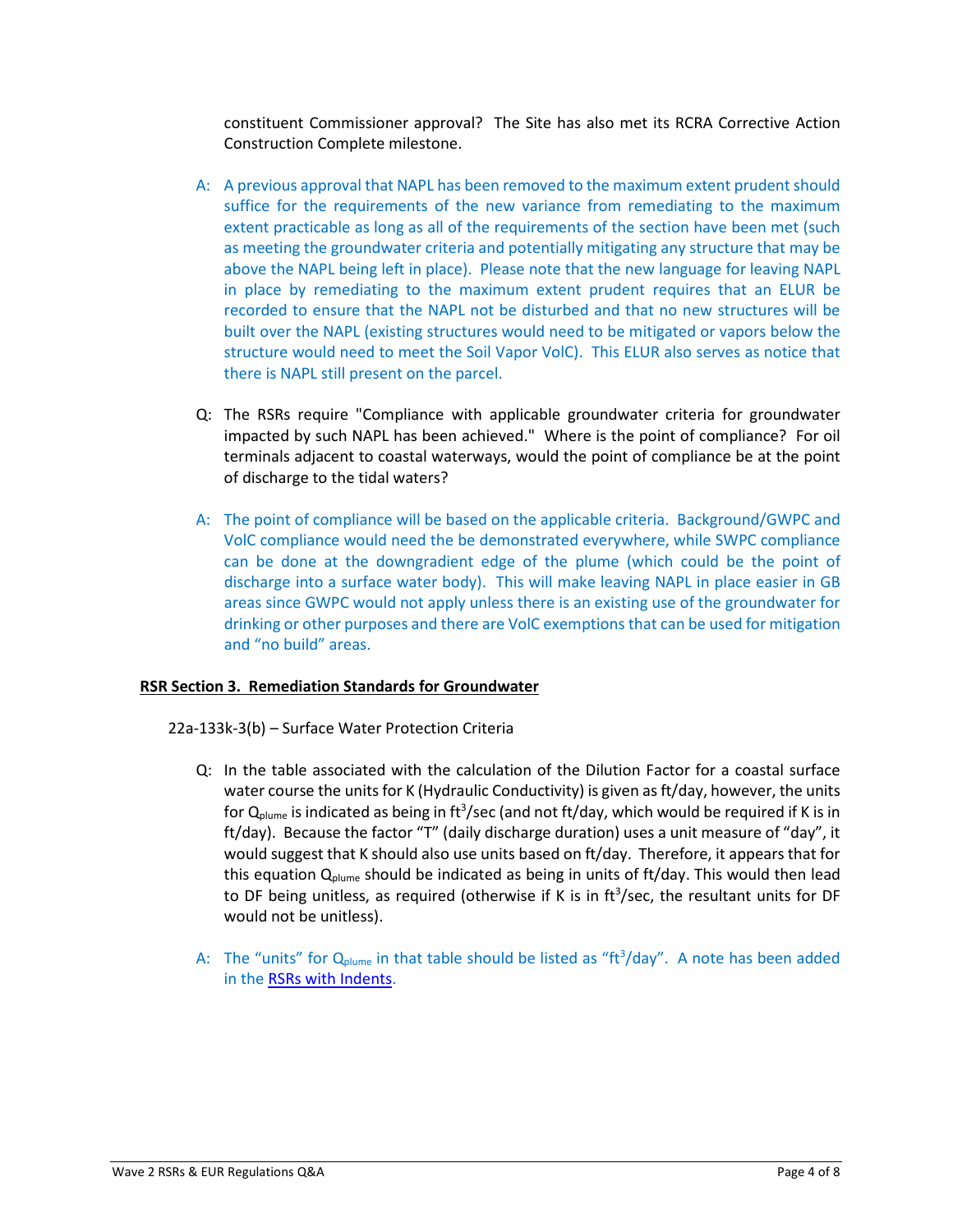- Q: For the Alternative SWPC calculated in accordance with 22a-133k-3(b)(1)(A), how is the Q99 calculated? (02/04/22)
- A: Use the following steps to calculate the Q99:
	- Go to<https://streamstats.usgs.gov/ss/> and search "Connecticut"
	- Select the appropriate state or regional study area (likely "Connecticut")
	- Zoom in to plume discharge location, select "Delineate", and choose the discharge location
	- Wait for delineation of basin and then select "Continue"
	- Select "Flow-Duration Statistics" as the "Scenario" and then select "Continue"
	- Under "Build a Report", select "Continue" and the reports will be generated. The "99 Percent Duration" at the bottom of the report will be the Q99.

Please be advised that the units will be in  $ft^3/s$  which might need to be converted to ft3 /day.

## 22a-133k-3(d) – Groundwater Protection Criteria

- Q: How is the target indoor air concentration (TAC) value required for LEP calculation of alternative groundwater protection criteria to be determined? Appendix G does not contain a TAC calculation for use with the alternative groundwater protection criteria calculation.
- A: It is the Department's intention to provide a list of TACs that can be requested for Fast Track Approval (either on the existing form or on a stand-alone one), but those are currently being reviewed internally and at the Department of Public Health (DPH). Until that list is promulgated, reach out to DEEP since we may have a value for the substance that has already been vetted and can be approved. Site-specific TACs can be calculated using the formula in Appendix G(5), but request to use those will need to go through the whole approval process, including consultation with DPH.

22a-133k-3(h) – Applying the Groundwater Criteria

- Q: When is groundwater compliance monitoring now required? (02/04/22)
- A: Groundwater compliance monitoring is now triggered by the presence of a groundwater plume from an on-site release. If there is any soil remediation performed for compliance with the PMC, the groundwater compliance monitoring due to the presence of a groundwater plume needs to occur after that PMC soil remediation due to concerns about the activity involved with the PMC soil remediation potentially affecting the concentrations in the groundwater plume. However, just performing PMC remediation no longer triggers groundwater compliance monitoring.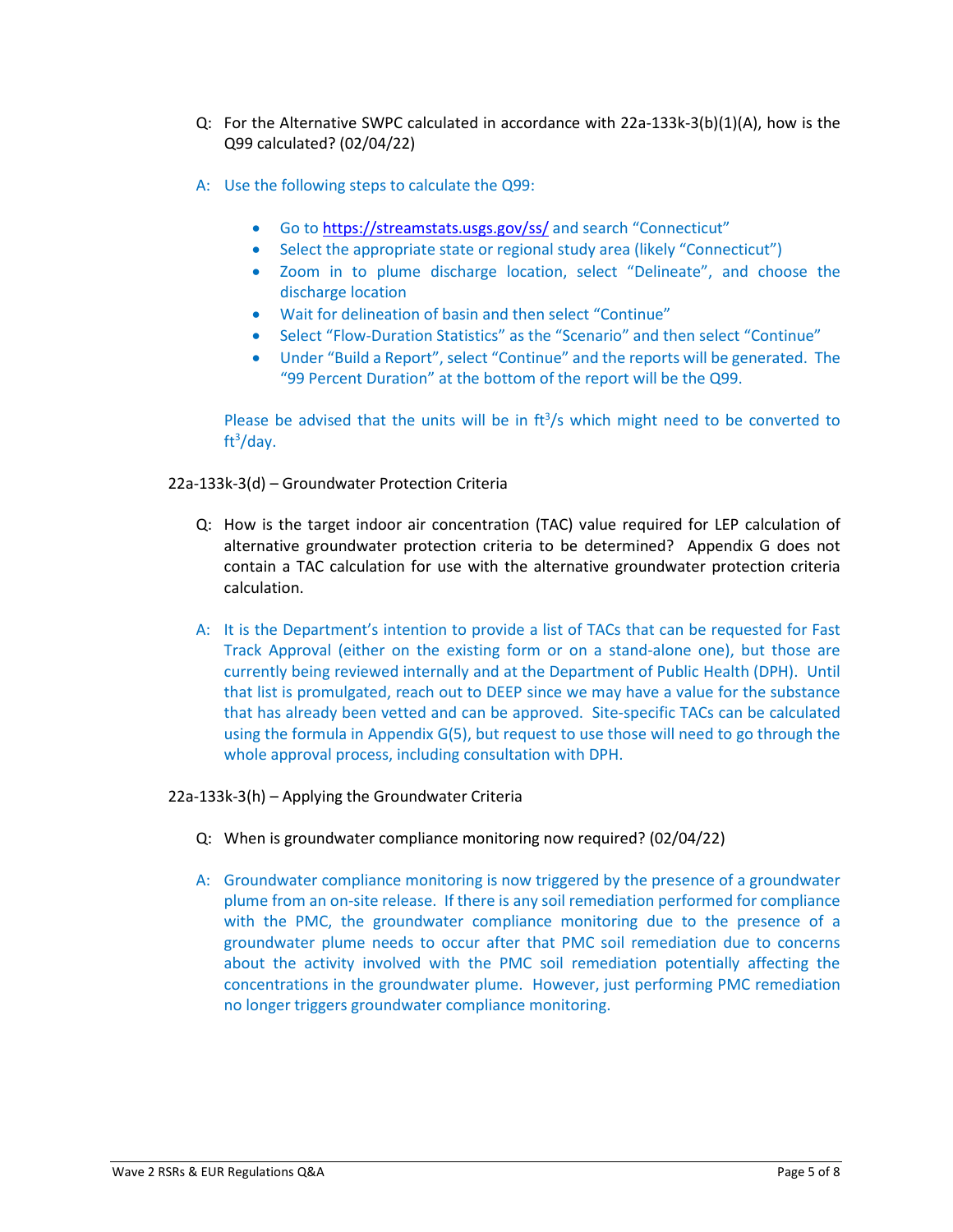#### 22a-133k-3(h)(4) – Upgradient Groundwater Plume

- Q: What kind of groundwater monitoring is required for a groundwater plume from an upgradient source? (02/04/22)
- A: It is expected that a groundwater plume from an upgradient source will be characterized as part of the developing the conceptual site model (CSM). When there is a groundwater plume from an upgradient source, there is still an obligation to protect any on-site receptors through drinking water and volatilization into overlying structures.
	- If the groundwater plume from an upgradient source does not have the potential to impact on-site receptors, then characterization of the groundwater plume is needed to demonstrate that the concentration in the groundwater is solely from an upgradient source.
	- If the groundwater plume from the upgradient source has the potential to impact onsite receptors, then groundwater compliance monitoring will be required to demonstrate that the potential exposure pathways to the receptors don't need to be eliminated or mitigated to the extent necessary to protect human health. If such exposure pathways are eliminated or mitigated, then groundwater compliance monitoring would not be required.

The above answer is specific to a groundwater plume that is solely from an upgradient source. If the groundwater plume from an upgradient source is co-mingled with a plume from an on-site source, then the on-site plume will trigger the need for groundwater compliance monitoring, as well as potentially some requirements for elimination or mitigation of potential exposure pathways on downgradient parcels.

## **RSR Appendices. Criteria and Equations**

Appendix E and F – Volatilization Criteria

- Q: Are the groundwater and soil volatilization criteria for 111-TCA listed in Appendix E and Appendix F correct?
- A: One of the criteria for 111-TCA is incorrect in the Wave 2 RSRs. The residential groundwater VolC should be 6,500 µg/L as reflected by a note in the [RSRs with Indents.](https://portal.ct.gov/-/media/DEEP/site_clean_up/remediation_regulations/RSR_2-16-21-with-indents.pdf) The correct value of 6,500 µg/L will be approved as an alternative criteria the value in the RSRs can be corrected.

Appendix G - Equations, Terms, and Values for Calculating Release-Specific Criteria

- Q: The "value" for WQC in the table indicates "substance-specific," is this correct?
- A: The "value" for WQC in that table should be listed as "calculated" as it is in other tables for the term that is being calculated. A note has been added in th[e RSRs with Indents.](https://portal.ct.gov/-/media/DEEP/site_clean_up/remediation_regulations/RSR_2-16-21-with-indents.pdf)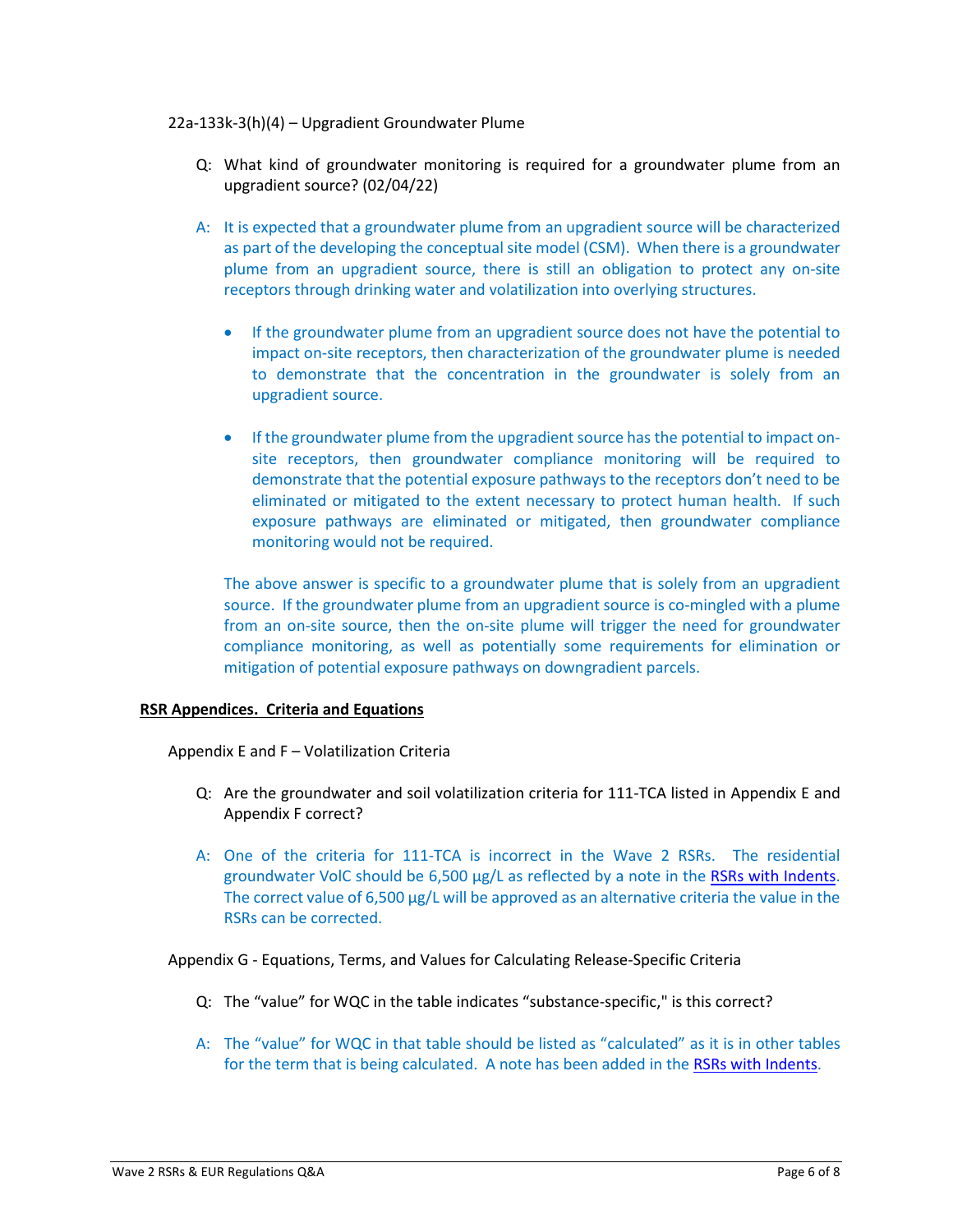- Q: Does the Department expect to utilize the TACs presented in the 2003 Proposed Volatilization Criteria Revisions? Are they expected to be presented in a revised Fast Track APS Approval form?
- A: It is the Department's intention to provide a list of TACs that can be requested for Fast Track Approval (either on the existing form or on a stand-alone one), but those are currently being reviewed internally and at the Department of Public Health (DPH). The values that are currently being considered are from documents that are available on the DEEP Website: [2003 Proposed Revisions to the RSRs,](https://portal.ct.gov/-/media/DEEP/site_clean_up/remediation_regulations/2003ProposedResVolCriteriapdf.pdf) [APS Technical Support Document,](https://portal.ct.gov/-/media/DEEP/site_clean_up/remediation_regulations/TechnicalSupportDocumentAPSAltCriteriapdf.pdf)  and [EPH/VPH/APH Technical Support Document.](https://portal.ct.gov/-/media/DEEP/site_clean_up/remediation_regulations/TechnicalSupportDocumentEPHVPHAPHpdf.pdf)
- Q: Please confirm units in the Appendix G  $(5)(C)(v)$  table, in particular the diffusion parameters.
- A: The units for the effective diffusions ( $D_{\text{eff}}$ ) in that table should be "m<sup>2</sup>/d" and the units for fraction of enclosed space area open for vapor intrusion  $(\eta)$  should be "m<sup>2</sup>/m<sup>2</sup>". Notes about this has been added in the [RSRs with Indents.](https://portal.ct.gov/-/media/DEEP/site_clean_up/remediation_regulations/RSR_2-16-21-with-indents.pdf)
- Appendix H Equations, Terms, and Values for Calculating Release-Specific Alternative Pollutant Mobility Criteria
	- Q: For the table in Appendix H(2), is the citation included in the "value" for DF correct?
	- A: In that table, the reference in the value for DF should be to "22a-133k-2(c)(3)(B)(iv)". A note about this has been added in the [RSRs with Indents.](https://portal.ct.gov/-/media/DEEP/site_clean_up/remediation_regulations/RSR_2-16-21-with-indents.pdf)

## **EUR Regulations**

22a-133q-9 – Miscellaneous Requirements

- Q: Do we have to use the Department's factsheet form or can we use our own as long as it has the required information?
- A: The factsheet is on a form "prescribed by the Commissioner" and is therefore required. It is currently posted on the EUR section of the DEEP website.

#### **Miscellaneous**

## Verifications

- Q: If remediation and post-remediation compliance ground water monitoring were completed a few months prior to the effective date of the Wave 2 RSRs, and were done in accordance with a RAP approved by DEEP prior to the effective date, would verification need to be done per the Wave 2 RSRs or per the approved RAP?
- A: Any verification submitted after the effective date of the Wave 2 RSRs(February 16, 2021) will need to comply with the requirements in the Wave 2 RSRs, including groundwater compliance monitoring.